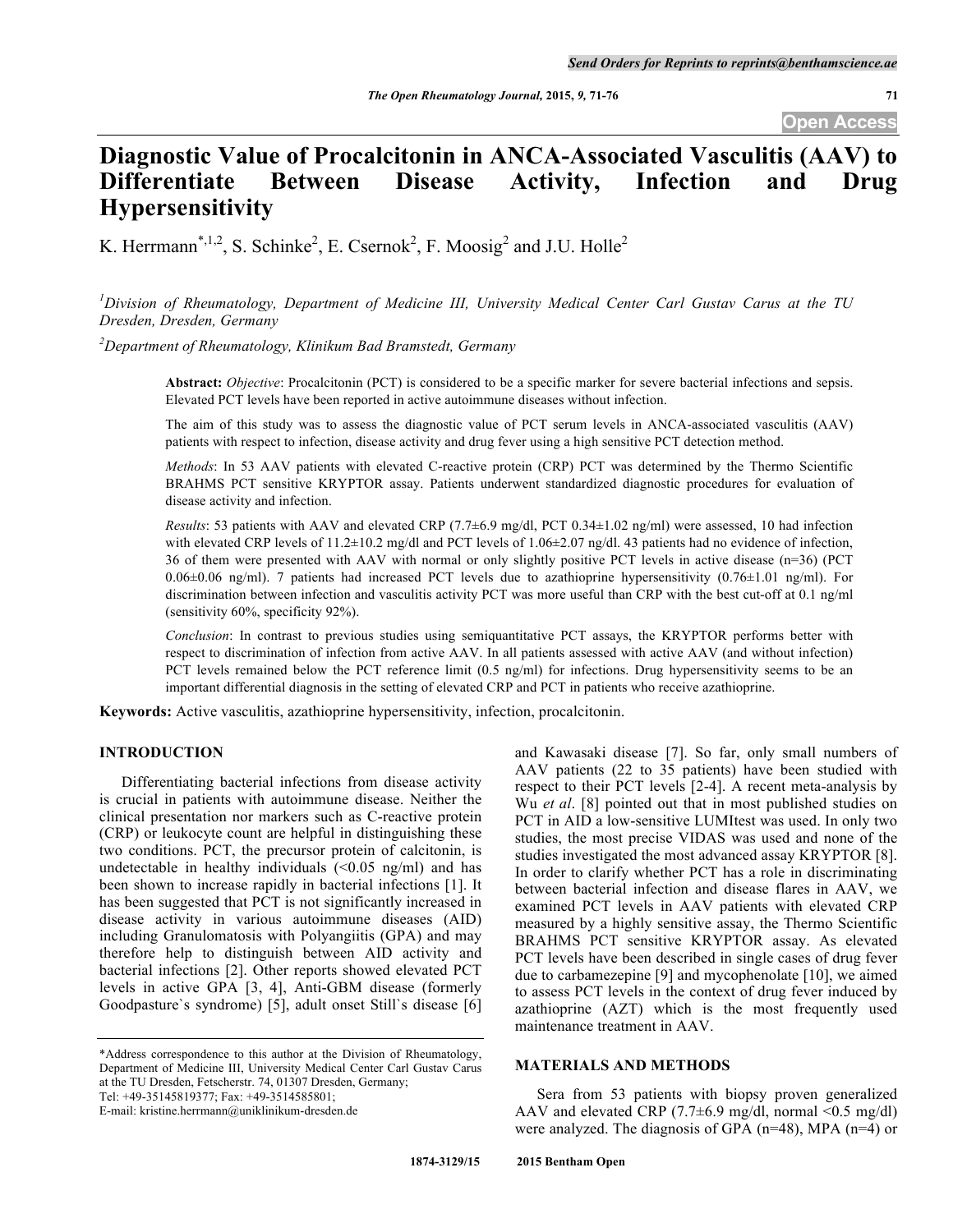EGPA (n=1) was established according to the definitions of the Chapel Hill Consensus Conference and/or fulfillment the classification criteria of the American College of Rheumatology and/or the EMA algorithm [11]. The Birmingham Vasculitis Activity Score (BVAS 2003) served to assess disease activity. Patients with BVAS of zero were considered to be in complete remission. Infections were confirmed by the presence of a positive microbial test in blood, sputum, bronchoalveolar lavage, urine and by evidence of infection in imaging (Chest X-ray, abdominal ultrasound, MRI of nasal sinus when clinically indicated). In this study, we have distinguished between systemic, defined as detection of pathogens in the blood stream, and local or organ-limited infections. It needs to be considered that local infections can be serious (e.g. pneumonia). PCT levels were measured using a specific ultrasensitive commercial automated assay (Thermo Scientific BRAHMS PCT sensitive KRYPTOR assay, Berlin/Germany) with functional assay sensitivity of 0.06 ng/ml. In order to relate PCT levels to vasculitis activity, sera of 13 GPA individuals were analyzed at times of active disease and in remission.

The analysis were conducted retrospectively from sera of the respective AAV patients. Statistical analysis was done using Wilcoxon test for matched pairs to compare active to inactive disease in 13 sera pairs including Bonferroni correction for multiple testing. A p-value  $\leq 0.05$  was considered statistically significant. To examine the differential diagnostic value ROC analysis was performed with GraphPad Prism5 between two groups, active AAV  $(n=36)$  and infections  $(n=10)$ . The Youden-Index was chosen as cut-off for the ROC analysis.

#### **RESULTS**

53 patients with elevated CRP levels  $(7.7\pm6.9 \text{ mg/dl})$ were studied. These patients had a mean PCT level of 0.34±1.02 ng/ml. In 24 of 53 patients, PCT was increased  $(0.71 \pm 1.44 \text{ ng/ml})$ . These patients were further assessed for the presence of infection: In 10 patients (CRP  $11.2\pm10.2$ ) mg/dl) an infection was documented, and PCT levels were elevated (1.06±2.07 mg/dl). Infections were local in 8 patients and systemic in 2 patients; interestingly, patients



**Fig. (1). A**: Flowchart of analyzed AAV subgroups. CRP and PCT concentrations are represent as mean and standard deviation. Number of PCT positive samples is given for each subgroup. Additions to infection and causative pathogen: \* -recurrent sepsis (blood culture: gramnegative rod-shaped bacteria; urin culture: klebsiella oxytoca);-respiratory sepsis, in course with multiorgan failure and exitus (bronchial lavage: multiresistent pseudomonas aeruginosa, candida albicans, aspergillus fumigatus; blood culture: enteroccus faecium) \*\* -atypical mycobacteriosis (bronchial lavage: M. avium, M. intracellulare complex);-pneumonia (bronchial lavage: staphylococcus aureus, haemophilus influenzae);-pneumonia (bronchial lavage: haemophilus influenzae); -pneumonia (sputum: escherichia coli, enterococcus faecalis, pseudomonas aeruginosa); -lacrimal duct abscess (MRSA); -serom of parotid gland (enteroccocus); -superinfection of pulmonal cavern (actinobacter and aspergillus); -superinfection of skin ulcus with concomitant lymphadenitis (proteus mirabilis, enterococcus faecalis, stenotrophomonas). **B**: PCT concentrations in AAV patients. Horizontal line indicates the defined limit for systemic infections at 0.5 ng/ml and functional assay sensitivity at 0.06 ng/ml. Bars are medians. 13 of 36 AAV patients were assessed regarding CRP and PCT levels during active disease and remission.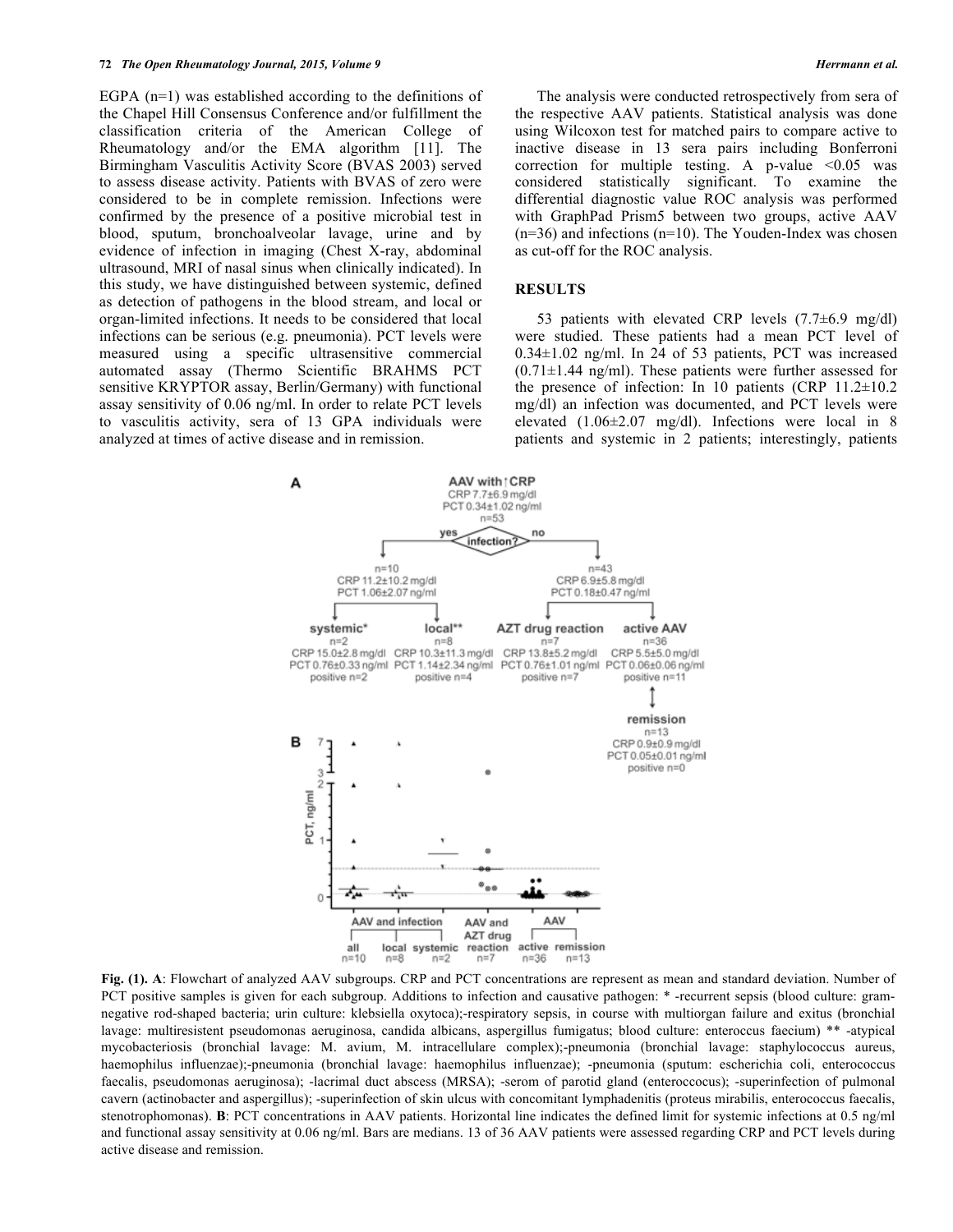**Table 1. Laboratory and disease activity data of 13 GPA patients with PCT assessment at active and inactive stage of disease (mean±SD). For ANCA titers medians are given. In 12 patients C-ANCA and in one patient P-ANCA were detected.**

|                   | Active          | <b>Remission</b> | <b>Adjusted p-Value</b> |  |
|-------------------|-----------------|------------------|-------------------------|--|
| <b>BVAS</b>       | $18.15 \pm 7.2$ | $0\pm 0$         | 0.0018                  |  |
| DEI               | $7.46 \pm 3.2$  | $0.46 \pm 0.85$  | 0.0018                  |  |
| <b>VDI</b>        | $0.62 \pm 1.26$ | $1.54 \pm 1.39$  | $0.0702$ ; ns           |  |
| CRP, mg/dl        | $6.08 \pm 6.19$ | $0.92 \pm 0.92$  | 0.0063                  |  |
| ESR, mm/h         | $62\pm31$       | $21 \pm 18$      | 0.0045                  |  |
| leukocytes/nl     | $10.5 \pm 3.3$  | $6.9 \pm 2.9$    | $0.081$ ; ns            |  |
| $PCT$ , ng/ml     | $0.07 \pm 0.07$ | $0.05 \pm 0.01$  | $4.5144$ ; ns           |  |
| creatinine, mg/dl | $1.4 \pm 1.5$   | $1.1 \pm 0.4$    | $3.0024$ ; ns           |  |
| <b>ANCA</b>       | 1:1280          | 1:160            | $0.0612$ ; ns           |  |

with systemic infections showed lower PCT levels than patients with local infections (Fig. **1**). 43 patients had no evidence of infection, 7 of whom were diagnosed with azathioprine drug fever which as accompanied by marked PCT elevation (PCT  $0.76 \pm 1.01$  ng/ml). 36 patients were diagnosed with active AAV. All of these patients had normal or slightly elevated PCT levels (0.06±0.06 ng/ml).

In 11 from 36 patients with active disease PCT was slightly above the functional assay sensitivity of 0.06 ng/ml (0.12±0.09 ng/ml), but not over the defined limit for systemic infections of 0.5 ng/ml.

In 13 of 36 active AAV patients we could also examine PCT in serum at time of remission. In all samples PCT was below 0.06 ng/ml. Of the 13 patients listed in Table **1**, five patients presented with a PCT level  $> 0.06$  ng/ml and eight with a PCT level  $\leq 0.06$  ng/ml during active disease. See Table **1** for other clinical and laboratory parameters of these 13 patients at time of relapse and remission.

We also noticed that 16 of 24 PCT positive patients showed serum levels in the "grey area" between 0.06 and 0.5 ng/ml. These patients had various reasons for a PCT elevation: two patients were diagnosed with local infection, 3 with AZT drug reaction and the remaining 11 with an AAV flare.

In the local infections group there were two patients with pneumonia whose PCT values were within septic range (1.97 and 6.68 ng/ml). In the same group, two patients with proven pulmonary infection in bronchial lavage (atypical mycobacteria; staphylococcus aureus) had PCT values below 0.25 ng/ml.

Patients with systemic infections and AAV showed PCT above 0.5 ng/ml. The highest PCT levels were noted in patients with infection (n=4) and azathioprine drug reaction (n=4) (Fig. **1B**).

For discrimination between infection and vasculitis activity PCT was more useful than CRP. Analysis of discrimination (Fig. **2**) suggests that PCT had a greater area under the ROC curve value (0.75 [95% CI 0.55-0.94], p=0.017) compared with CRP (0.67 [95% CI 0.46-0.88], p ns). The best cut-off value to differentiate infection from

AAV flare for PCT (CRP) was 0.1 ng/ml (12.6 mg/dl) with a sensitivity of 60% (50) and a specificity of 92% (95).



**Fig. (2).** Receiver operating characteristics (ROC) curve for CRP and PCT levels in differentiating bacterial infections (n=10) from AAV flares (n=36). The area under the curve (AUC) was 0.67 [95% CI 0.46-0.88, p ns] for CRP and 0.75 [95% CI 0.55-0.94, p=0.017] for PCT.

Remarkably elevated PCT was also observed as an inflammatory drug reaction to AZT. Seven vasculitis patients (five patients with GPA, one patient with EGPA, one with MPA) were admitted to hospital with fever. All patients had been receiving AZT as maintenance therapy for three to 20 days before onset of fever (Table **2**). The fever (38-40°C) was accompanied by emesis, conjunctivitis, erythema nodosum, cough, syncope and pancreatitis. Six of seven had been classified as being in remission and one patient with aggravation of polyneuropathia suffered from an AAV relapse. All patients had high PCT levels (0.76±1.0 ng/ml) although there was no further clinical or other evidence of infection by microbial cultures or imaging. Consequently, a drug fever, which is a rare side effect of AZT, was diagnosed as all symptoms including fever ceased and laboratory parameters normalized immediately after stopping AZT.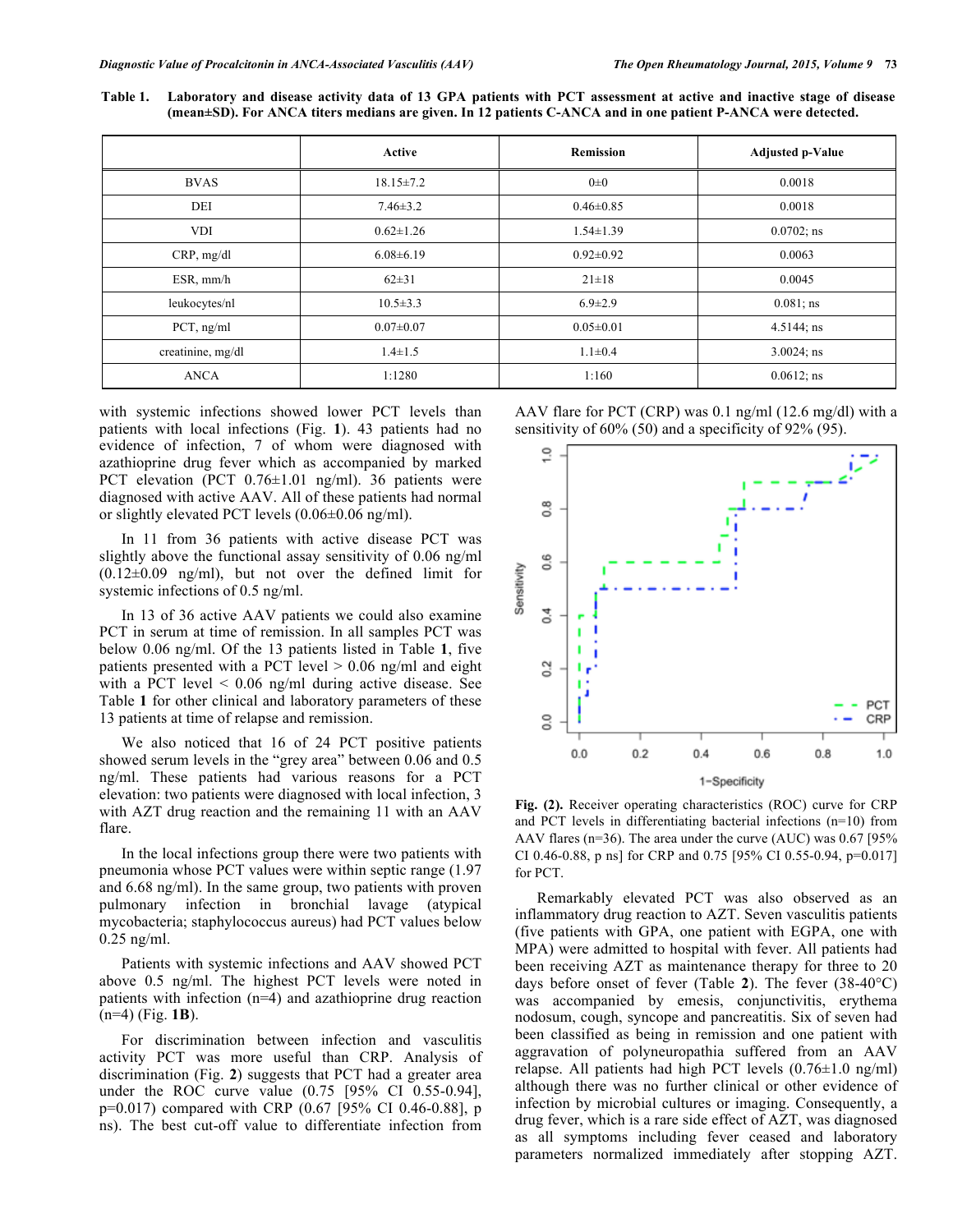**Table 2. Characteristics of patients with drug hypersensitivity reaction due to AZT. Organ involvement is given according to Disease Extent Index nomenclature.: A-joints; B-constitutional symptoms; C-central nervous system; E-ear, nose, throat; EY-eyes; GI-gastrointestinal; H-heart; K-renal; L-lung; M-muscle; P-peripheral nervous system; S-skin. \* Maximal PCT and CRP values are given in course of drug reaction and not at the screening measurement with Kryptor assay.**

| Patient        | Gender | Age | <b>AAV</b>  | Previous Organmani-<br><b>Festation and Activity</b><br><b>Status of AAV</b> | Duration to<br><b>AZT Fever</b> | <b>Body</b><br>Temperature,<br>$\rm ^{\circ}C$ | <b>Maximal PCT/CRP</b><br>$(ng/ml/mg/dl)$ * | <b>Additional Symptoms</b><br><b>Caused by AZT Drug</b><br>Reaction        |
|----------------|--------|-----|-------------|------------------------------------------------------------------------------|---------------------------------|------------------------------------------------|---------------------------------------------|----------------------------------------------------------------------------|
|                | m      | 61  | <b>GPA</b>  | E,L,K,A,P remission                                                          | 12                              | 40.0                                           | 1.1/22.3                                    | arthralgia                                                                 |
| 2              | m      | 73  | <b>MPA</b>  | L, B, P, A<br>partial remission                                              | 10                              | 39.0                                           | 12.6/11.4                                   | emesis                                                                     |
| 3              | W      | 70  | <b>GPA</b>  | E,L,A,B<br>partial remission                                                 | 12                              | 41.0                                           | 2.1/10                                      |                                                                            |
| $\overline{4}$ | m      | 32  | <b>EGPA</b> | E,L,S,P,C,<br>A,B,M<br>remission                                             | 6                               | 38.6                                           | 0.4/17.5                                    | erythema nodosum                                                           |
| 5              | m      | 65  | <b>GPA</b>  | E,L,K,P,A,B<br>remission P                                                   | 10                              | 39.5                                           | 0.5/15.1                                    | emesis, syncope                                                            |
| 6              | m      | 49  | <b>GPA</b>  | E,L,K,P, EY,<br>S, A partial remission                                       | 3                               | 39.9                                           | 0.4/19.4                                    |                                                                            |
| $\overline{7}$ | m      | 65  | <b>GPA</b>  | E, S, B, P<br>remission                                                      | 20                              | 40.0                                           | 5.1/12.2                                    | Rhinitis, cought,<br>conjunc-tivitis, erythema<br>nodosum, lipase 1516 U/l |

Activity of AZT degrading enzyme thiopurin-smethyltransferase (TPMT) was determined in 4/7 patients before AZT, but no gene mutations were detected. All patients were treated with paracetamol i.v., and some received i.v. rehydration. All recovered fast after stopping AZT.

One patient re-exposed himself accidentally to AZT after discontinuation of the treatment for two days and was hospitalized on the day of reexposure. Reexposure to AZT augmented PCT levels even further (Fig. **3**).



**Fig. (3).** Course of CRP, PCT and body temperature after stopping of AZT at day 12 and re-exposure at day 15 in one of the patients with AZT drug reaction.

#### **DISCUSSION**

PCT is regarded to be a specific marker of severe systemic bacterial and fungal infections and sepsis. The value of PCT measurement in AID is unclear as previous studies and case reports are heterogenous regarding methods and results [8, 12]. Most studies used PCT LUMItest, a semiquantitative test with a measurement range of 0.3-500 ng/ml. Therefore today, LUMItest is recommended only for diagnosis and monitoring of sepsis and not for mild infections [13].

This study assessed PCT in the context of infection, AID and drug hypersensitivity with the high sensitive generation PCT assay (KRYPTOR). We showed PCT elevation in AAV patients with mild local and systemic infections, which is in contrast to our previous report on LUMItest that detected PCT only in severe systemic infections [3]. The reason for its superiority is KRYPTOR's functional assay sensitivity of 0.06 ng/ml with a measurement range of 0.06-1000 ng/ml [14].

Previous studies found increased PCT levels in patients with vasculitis without evidence of infection [12], especially during severe vasculitis relapses such as renal or pulmonary involvement. Zycinska *et al*. [4] reported a mean PCT in active GPA of 0.58±0.85 ng/ml. Moosig *et al*. [3] have shown that PCT levels rose to 0.8-3.3 ng/ml in highly active GPA (n=3 patients), although it was also reported that in the vast majority of patients (23 of 26) PCT levels were within the normal range both in active and inactive disease. In our AAV cohort assessed by KRYPTOR we did not observe any PCT elevation above 0.5 ng/ml in non-infected active AAV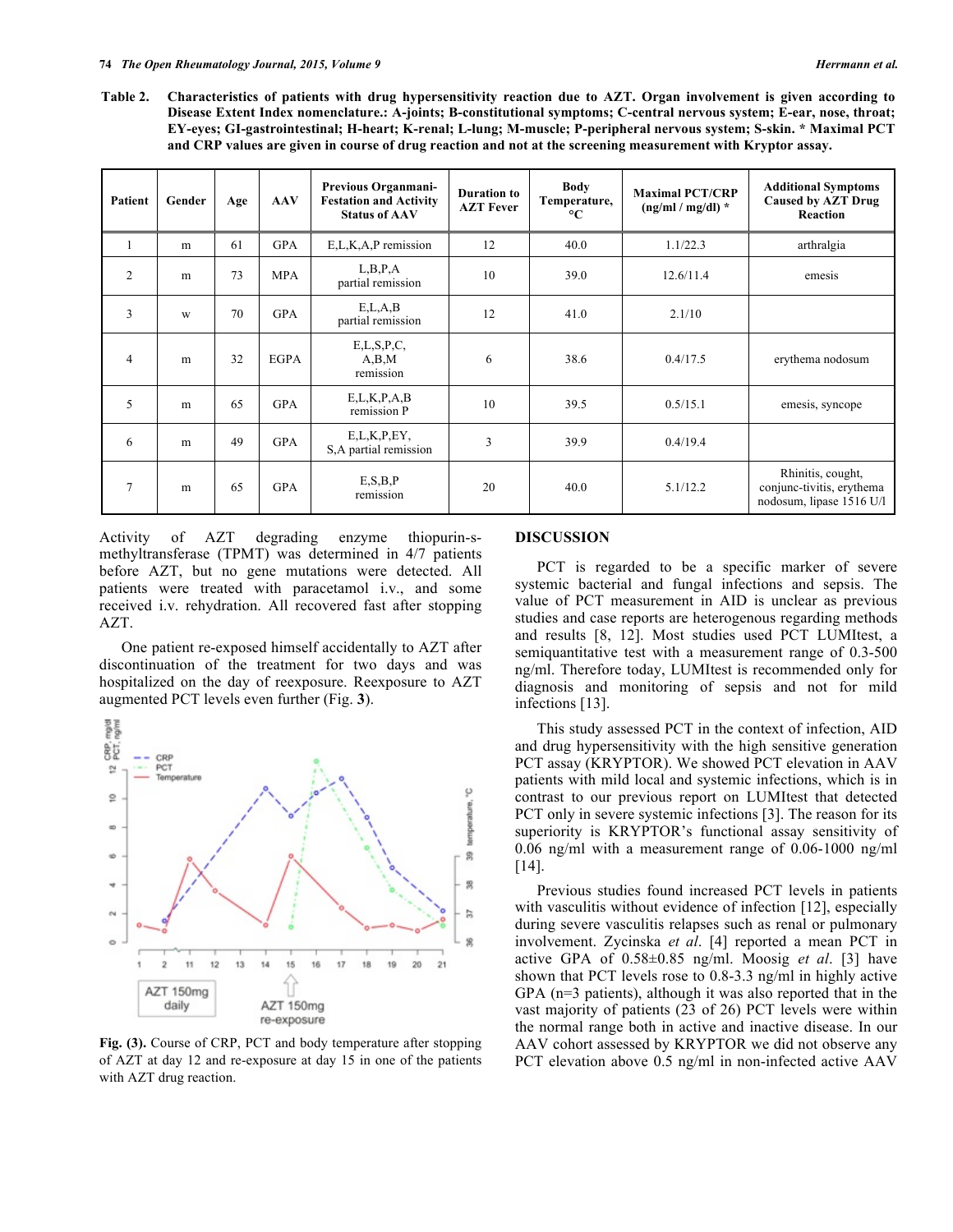patients. This applied even to the most severe vasculitis manifestations where only slightly elevated PCT with a mean 0.12±0.09 ng/ml were seen (3 severe pulmorenal syndrome, 2 nephrotic syndrome, 4 acute glomerulonephritides, 1 alveolar haemorrhage, 1 destructive ENT involvement with saddle nose formation). We cannot definitely rule out that marked PCT elevations may occur in some patients with very active GPA, yet we confirm our previous report [3] that in the majority of active GPA patients, a significant elevation of PCT does not seem to occur.

Joo *et al*. [15] demonstrated that PCT may be useful to differentiate between AID activity and bacterial infections using an enzyme-linked fluorescent assay VIDAS (bioMérieux): At a cut-off value for PCT of 0.09 ng/ml, the assay had a sensitivity of 81.3% and a specificity of 78.7% for distinguishing flares from bacterial infections. Our results revealed a higher specificity of 92% and an expected lower sensitivity of only 60% at the optimum cut-off for PCT of 0.1 ng/ml which is lined up with other studies. The VIDAS assay used by Joo *et al*. [15] and KRYPTOR correlated remarkably well (r=0.962) with an overall concordance of 84.6% [16]. Joo *et al.* [15] studied a heterogeneous population with AID (only 2/79 with AAV) and infection was merely diagnosed on clinical grounds (only 14/32 with cultural evidence of bacterial infection).

Our results suggest that PCT has a greater area under the ROC curve value (0.75 [95% CI 0.55-0.94], p=0.017) compared with CRP  $(0.67)$  [95% CI 0.46-0.88], p n.s.). This data need to be interpreted with caution due to the small sample size, the heterogeneity of the study cohort and the fact that patients were selected on the basis of an elevated CRP value.

In our study, 6/10 infected AAV patients had positive PCT levels (1.74±2.5 ng/ml). For discrimination between infection and vasculitis activity, the best cut-off in this study is at 0.1 ng/ml (sensitivity 60%, specificity 92%).

Interpretation of borderline PCT levels between 0.06 ng/ml and 0.5 ng/ml, remains difficult in the immunocompromised patient, as it cannot be distinguished if the inflammatory activity is due to AID or is due to concomitant infection.

Furthermore the immunosuppressive treatment might inhibit PCT elevation. Although the production of PCT was not attenuated by corticosteroids in one study [17], the influence of other immunosuppressive drugs has not been investigated.

Moreover one has to consider that in immunosuppressed patients, the acute phase reaction might be downregulated and therefore PCT might be false negative in mild infections [18]. This might also explain why our four patients with local infections such as lacrimal duct abscess (MRSA), serom of parotid gland (enteroccocus), superinfection with actinobacter/aspergillus of pulmonal cavern and superinfection of a skin ulcus with concomitant lymphadenitis (proteus mirabilis, enterococcus faecalis, stenotrophomonas) showed no elevated PCT.

From the observations in this study, PCT values above 0.5 ng/ml indicate the presence of infection. In accordance with other studies, we confirm that PCT values above 0.5 ng/ml indicate the presence of infection.

Whether or not a different cut-off level of PCT for invasive infections in AAV patients (i.e.,  $> 1$  ng/ml, as proposed by Schwenger, reviewed in [12]) should be used which remains unproven and needs further study. In our study, we did not have enough patients with invasive infections, to verify this statement. In non-infectious conditions elevated PCT levels ("false positive PCT") can be found in various conditions [19-26], including severe drug reactions such as the drug reaction with hypereosinophilia syndrome (DRESS) due to carbamazepine [9, 27] and to mycophenolate [15].

We show for the first time that AZT drug fever is associated with high PCT levels. In these patients the highest PCT levels could be measured. Therefore, we conclude that PCT is not as specific for bacterial infections as previously thought. The presence of AZT hypersensitivity in older studies on RA patients was between <1% and 5% [28]. The exact pathophysiological mechanisms of this idiosyncratic hypersensitivity reaction are unknown, but cytokine release, especially of TNFα, which stimulates PCT induction, has been proposed [29]. Davis *et al*., cited in [28], have suggested that imidazole moiety of AZT causes the allergic symptoms and the 6-mercaptopurine moiety the liver injury. Reintroduction of AZT should be avoided as this may lead to more serious reactions within hours of the re-challenge [30]. In summary, increased PCT may be induced by AZTassociated hypersensitivity and complicates the differential diagnosis of AAV flare *versus* infection.

#### **CONCLUSION**

In summary, our results from a cohort of 53 AAV patients demonstrate that the highly sensitive PCT assay (Thermo Scientific BRAHMS PCT sensitive KRYPTOR assay) is at a limit of  $>0.1$  ng/ml specific enough to reliably differentiate infection from vasculitis activity. PCT levels of active AAV patients in this cohort did not reach the reference limit defining systemic infections. The assay is even more sensitive in diagnosing local or mild systemic infections than the older assay generation (LUMItest). However, the clinician should be aware of the following hazards: 1) We presented cases with vasculitis and elevated PCT in the absence of infection due to a drug hypersensitivity reaction to AZT. 2) In the immunosuppressed patient PCT might be "false negative" despite infection due to a suppressed acute phase reaction which makes interpretation of borderline PCT (0.06-0.5 ng/ml) levels difficult without considering the clinical context.

The strength of the study lies in its standardized approach regarding assessment of disease activity and infection in our patients. However, the study has methodological limitations due to its retrospective approach and limited number of patients and the fact that we did not include patients with normal CRP levels. Nevertheless, the results with respect to the performance of the KRYPTOR assay are encouraging and should be validated in a larger and prospective cohort.